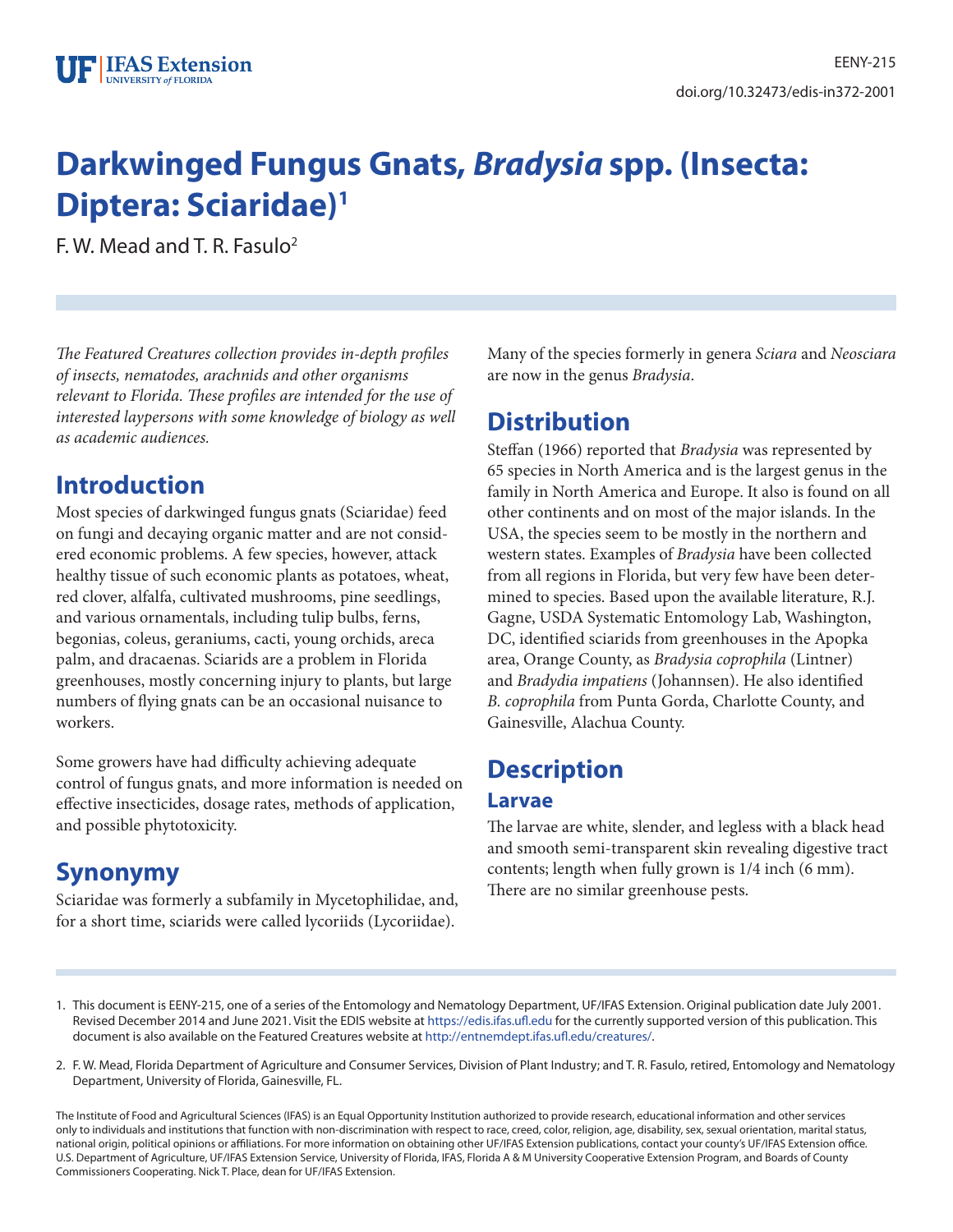

Figure 1. Darkwinged fungus gnat, *Bradysia coprophila* (Linter), larvae feeding on cactus tissues. Credits: Division of Plant Industry



Figure 2. Darkwinged fungus gnat larvae feeding in rotten potato. Credits: Jim Kalisch, University of Nebraska - Lincoln

#### **Adults**

The adults are small, up to 1/8 inch (3 mm) delicate flies, dark brown body, dusky wings, small head, rounded, moderately prominent eyes that meet above the bases of the thread-like antennae, and legs and wings comparatively long. Fungus gnat adults are about 1/8 inch long, spindly flies with long legs and long, thread-like antennae. They look more like tiny mosquitoes than common flies.

Valley (1975) described behavior of adult sciarids. He wrote that when disturbed, the gnats run rapidly or take flight, which usually consists of short darting or hovering movements over a small area.



Figure 3. Adult darkwinged fungus gnat, *Bradysia coprophila* (Linter). Credits: Steffen (1966) slightly modified



Figure 4. Adult darkwinged fungus gnat. Credits: Jim Kalisch, University of Nebraska - Lincoln

### **Identification**

In North America, the key to sciarid genera by Shaw (1953) has been superseded by Steffan (1966). Identification at the species level is difficult because it is based primarily on males which must be cleaned with NaOH or KOH and mounted on slides, a somewhat delicate procedure. The primary references are Johannsen (1912) and Pettey (1918), but as Steffan (1966) pointed out, many of the older descriptions are inadequate by current standards, and type material must be seen to ensure accuracy of determinations.

### **Bionomics**

The bionomics of *Bradysia impatiens* are well treated in the two papers by Wilkinson and Daugherty (1970a and b), which were inspired by observations of Daugherty in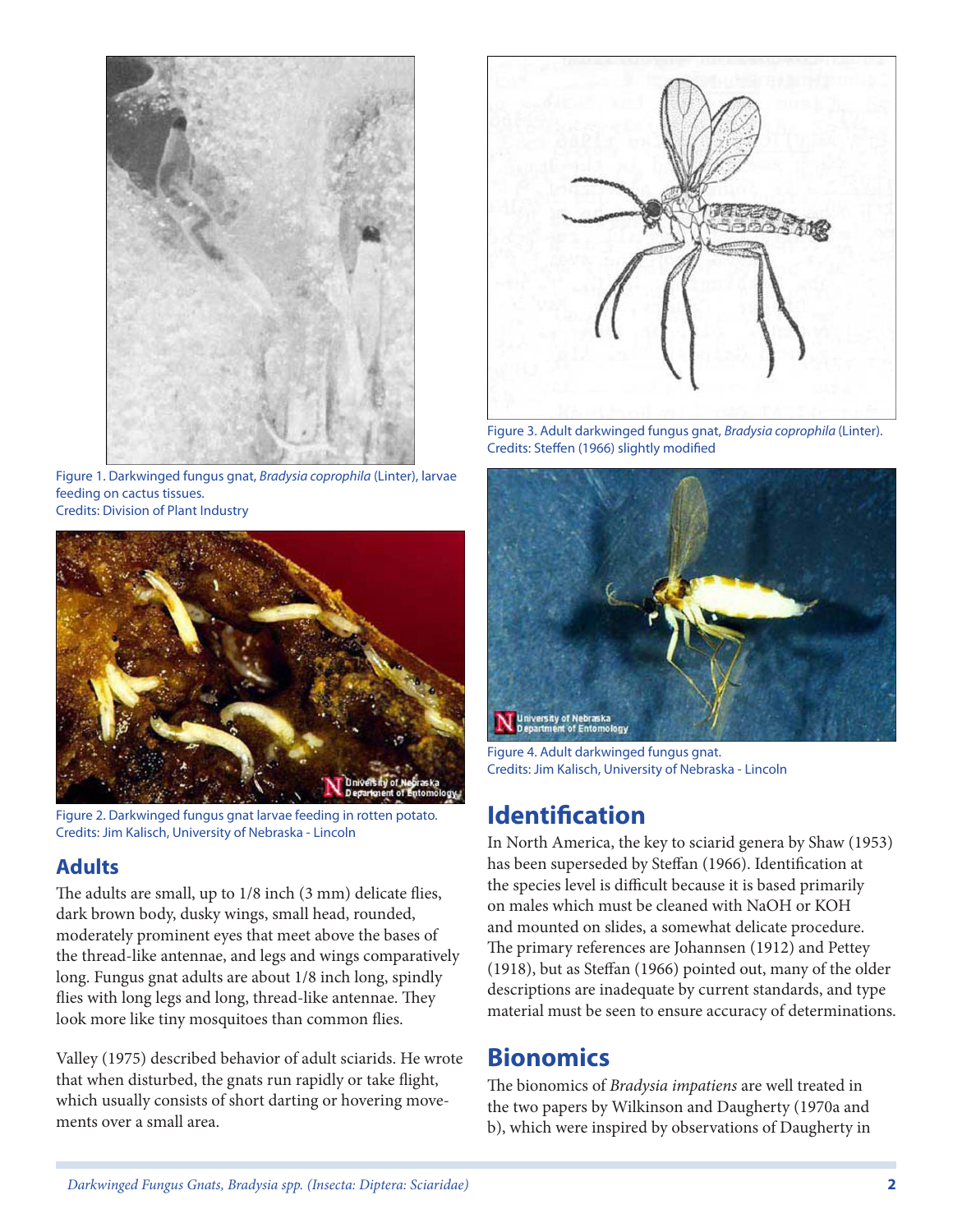1965 that larvae of *B. impatiens* attacked roots of soybean seedlings grown under aseptic conditions in a laboratory. They (1970a) reported that at 75°F (24°C) in the laboratory the average fecundity of a female was 75 eggs, and length of life cycle about 27 days; however, when temperatures were fluctuated to produce optimum development, the life cycle was about 19 days. Kennedy (1974) reported that the strain of *B. impatiens* he worked with had greater fecundity and shorter mean developmental time (15.6 days at 77°F) (25°C) than the population used by Wilkinson and Daugherty.

Kennedy (1974) reported on the significance of fungi in survival and development of *B. impatiens*, a fungus gnat found commonly in greenhouses of New York State. He reported that larvae of this species frequently feed on the root and stem tissue of many greenhouse plants. His experiments suggested that fungi provide an essential nutrient source for the larvae of *B. impatiens*, and that if fungi are in low supply in the immediate vicinity of a living plant, there is a tendency for the larvae to use the plant as an alternate food source.

Hungerford (1916) reported the life cycle of *Sciara* (=*Bradysia*) *coprophila* was 24 to 32 days from egg-laying to egg-laying adult female. Thomas (1931) presumably working with coprophila, wrote that the life cycle from date of egg laying to date of fly emergence was 18 to 23 days at 63 to 70°F (17 to 21°C). At lower temperatures, development time was longer. Both Hungerford (1916) and Thomas (1931) illustrated life history stages of *B. coprophila*  and plant damage caused by feeding. In Florida, the Florida State Collection of Arthropods has a record of *B. coprophila* being a severe problem on Christmas cactus, *Zygocactus truncatus* Schum., at a research center in Apopka during August 1977. There also is a record of it damaging 50 percent of 1000 seedlings of longleaf pine, *Pinus palustris*, at Punta Gorda during February 1975. The collector, Charles W. Chellman, noted the larvae invaded the tap roots and fed on lateral roots near the soil line.

### **Management**

Sound crop culture denies fungus gnats the conditions necessary for development, reduces need for pesticides and promotes parasites. Fungus gnat problems may result from over wet conditions and diseased roots and should alert growers to poor culture. Potting media should be stored dry, and pots and production areas must be well drained. Fungus gnats can exist on soil fungi, algae under benches, and on damp mossy benches. Some growers apply hydrated lime to eliminate the fungal food source (Price 1997).

The best growers stress good water management, good root health and are prepared to use insecticides correctly when fungus gnats are not otherwise controlled. When such practices are followed, fungus gnats should not be a problem.

Most of the larvae are in the top inch of soil. Rogue out any old plants and rotting materials. Avoid overwatering plants, since fungus gnats require moist to very moist soil or substrate for development. Steffan (1966) reported that, in general, both commercial greenhouse firms and commercial mushroom growers, practicing good cultural techniques, sustain very few losses from direct sciarid injury.

See Lawn, Landscape and Ornamental Plants pest Management for more information.

### **Selected References**

Hungerford HB. 1916. *Sciara* maggots injurious to potted plants. J. Econ. Ent. 9: 538–549.

Johannsen OA. 1912. The Mycetophilidae of North America, Part IV. Maine Agric. Exp. Sta. Bull., 200: 57–146.

Kennedy MK. 1974. Survival and development of *Bradysia impatiens* (Diptera: Sciaridae) on fungal and nonfungal food sources. Ann. Ent. Soc. America 67: 745–749.

Pettey FA. 1918. A revision of the genus *Sciara* of the family Mycetophilidae (Diptera). Ann. Ent. Soc. America 11: 319–343.

Price J, Short D, Osborne L. (May 1997). Management of Fungus Gnats in Greenhouse Ornamentals. UF/ IFAS Insect Management Guide. Archived.

Shaw FR. 1953. A review of some of the more important contributions to our knowledge of the systematic relationships of the Sciaridae (Diptera). Proc. Hawaiian Ent. Soc. 15: 25–32.

Steffan WA. 1966. A generic revision of the family Sciaridae (Diptera) of America north of Mexico. Univ. Calif. Publ. Ent. 44: 1–77.

Thomas CA. 1931. Mushroom insects: their biology and control. Pennsylvania State Coll. Agric. Exp. Sta. Bull., 270: 1–42.